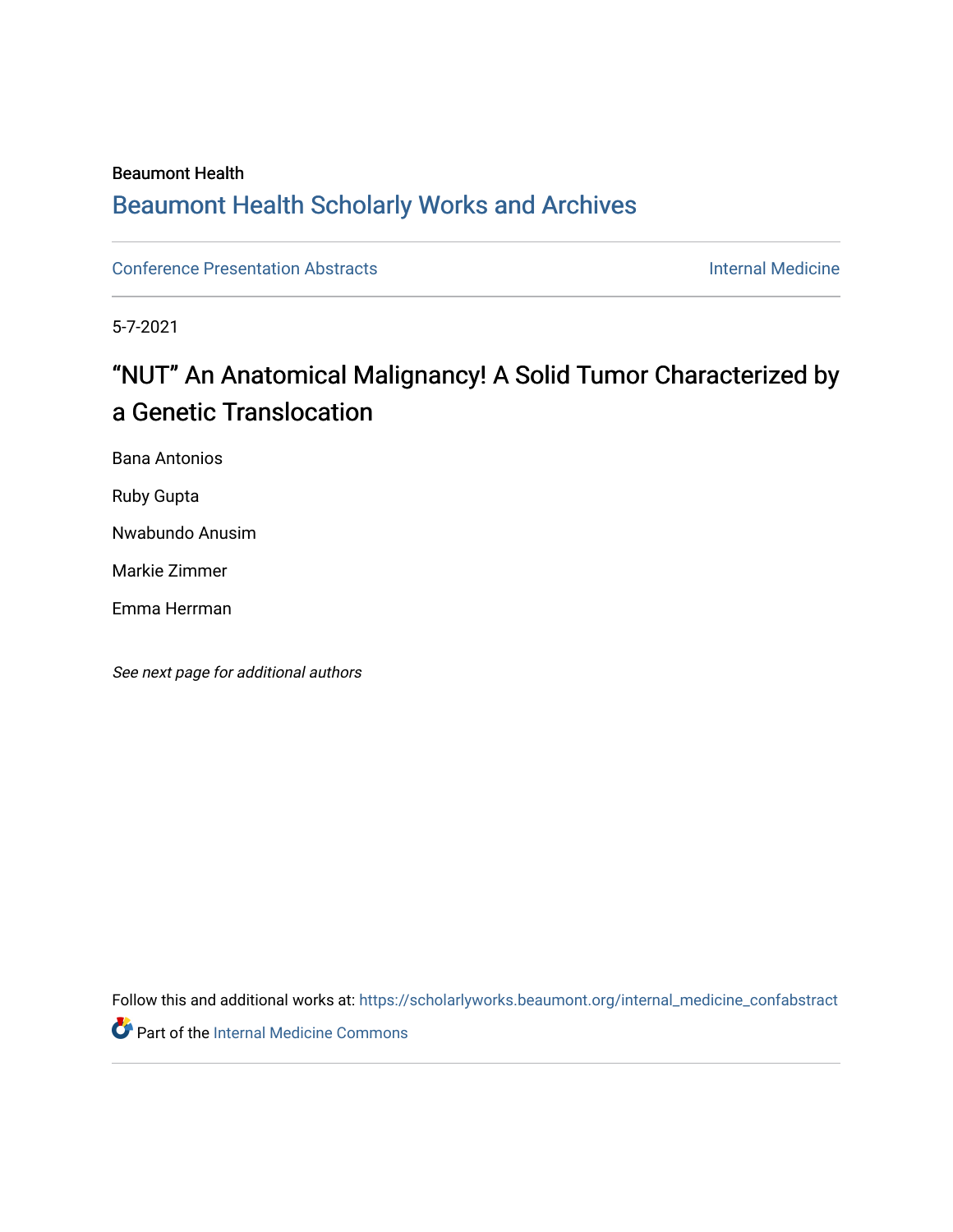#### Authors

Bana Antonios, Ruby Gupta, Nwabundo Anusim, Markie Zimmer, Emma Herrman, and Ishmael Jaiyesimi